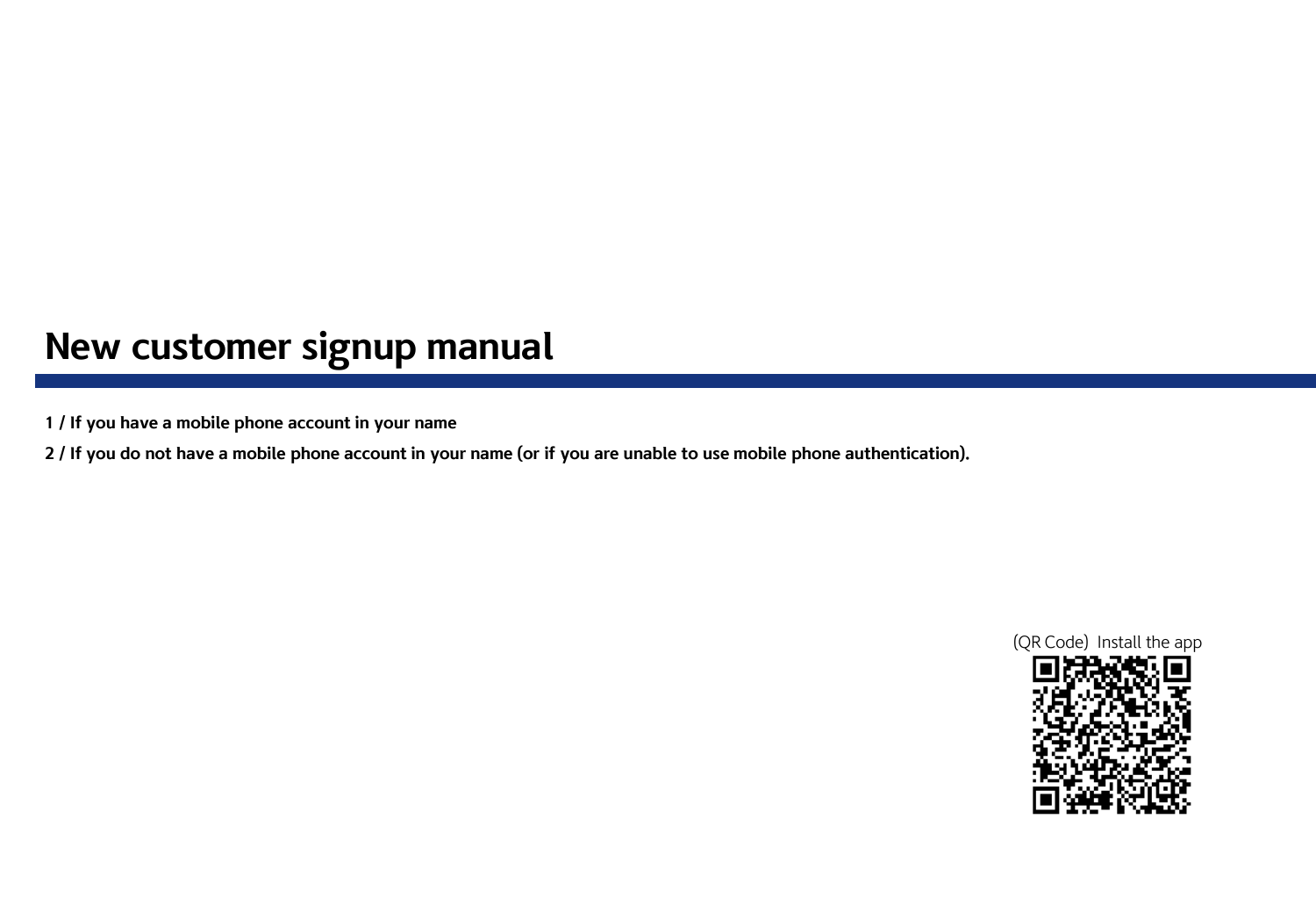**1 / If you have a mobile phone account in your name**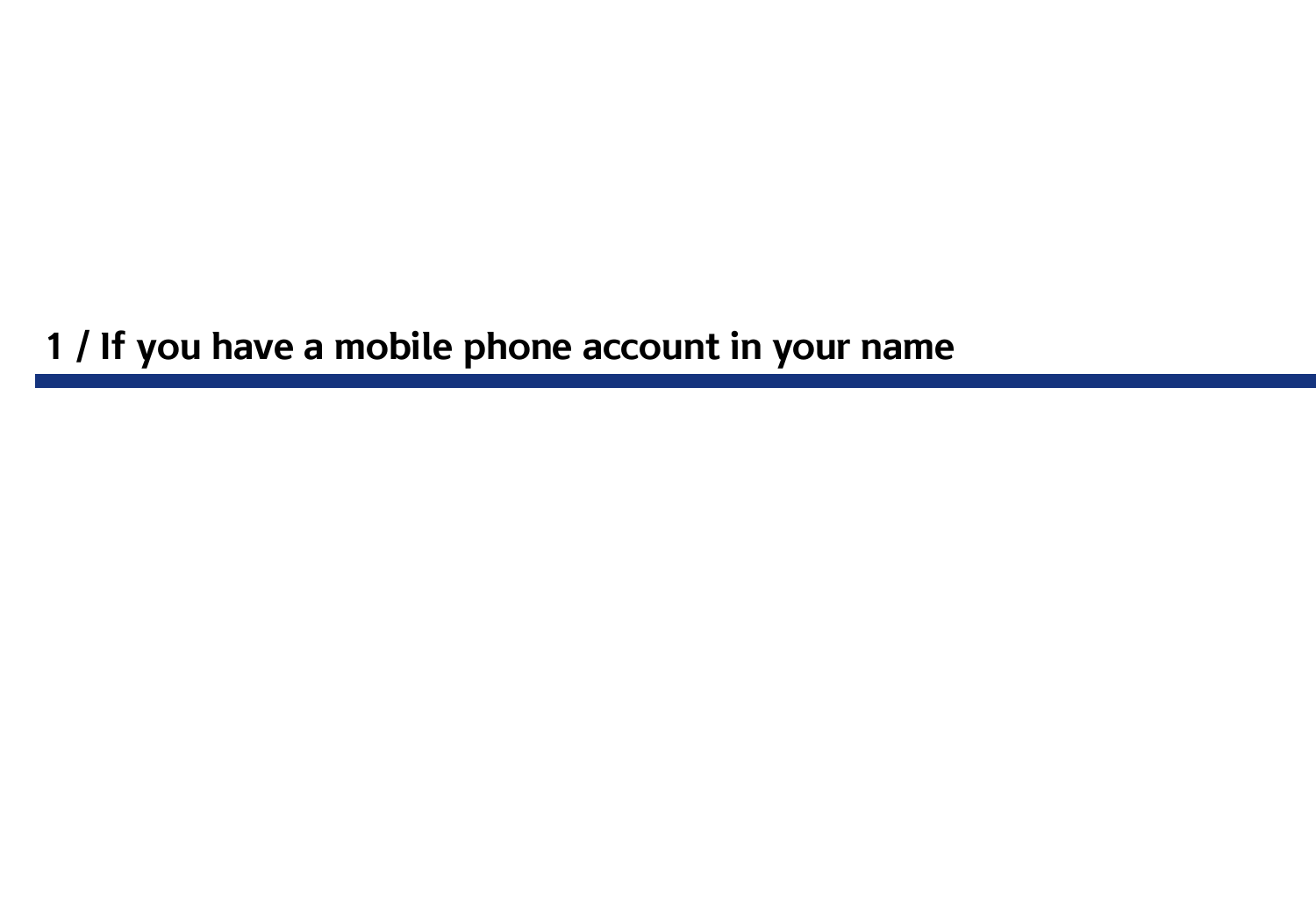## Authentication using your mobile phone



- Install and open the app.
	- Select "Are you new to Shinhan Bank? Mobile authentication."
- Enter your mobile phone details, and select "Request authentication."
- A consent form will show up. Select "Confirm."
- An authentication code will be sent to your mobile phone. Enter the code in the authentication code field.

\* If unable to receive authentication codes and/or complete the authentication process due to a SIM or unknown error, please follow the process applicable to customers that do not have a mobile phone account in their name (Page 8).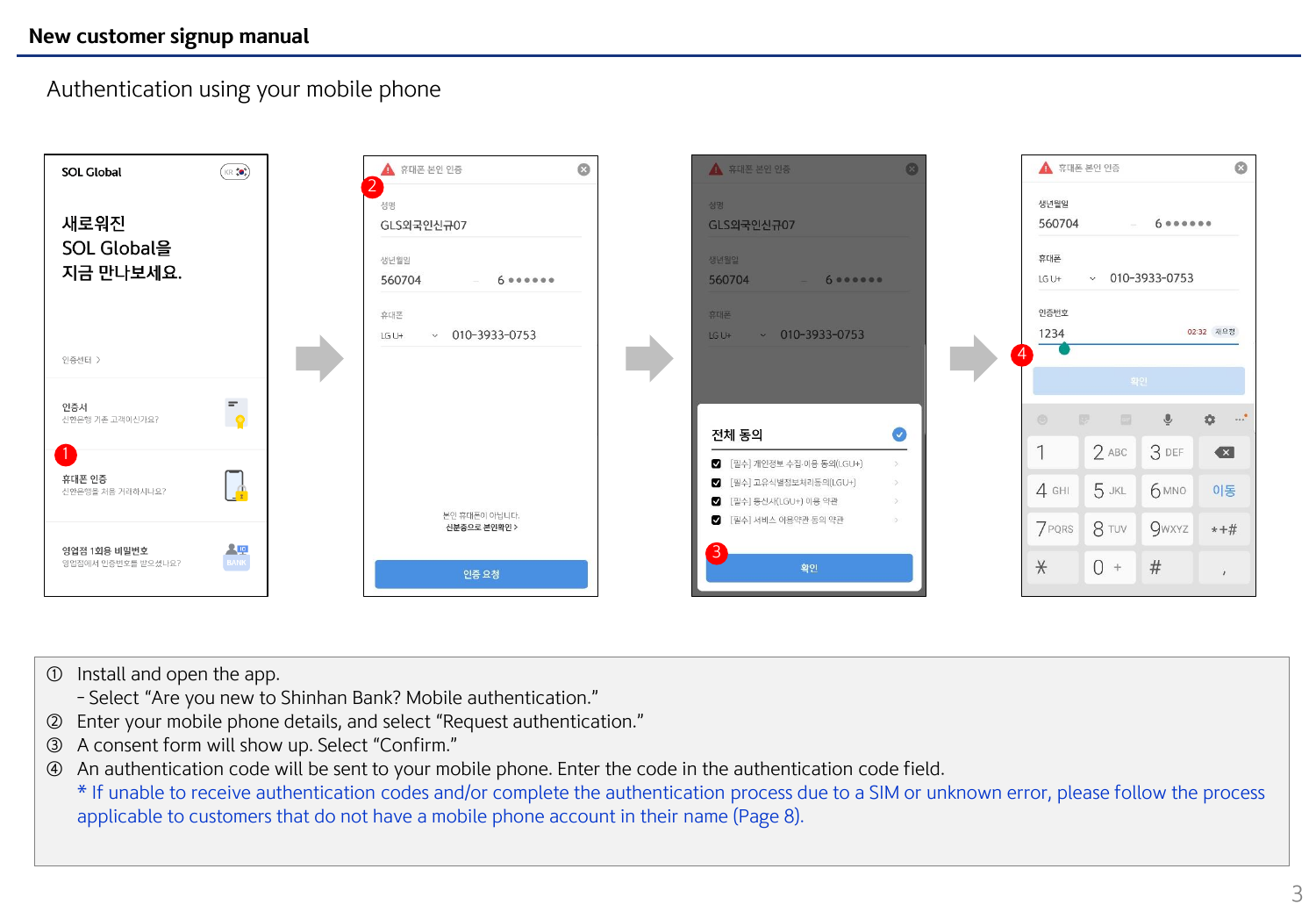If you are a foreigner, take a picture of your ID card for identification.



Foreigner's authentication menu

- Select an ID type (choose from Alien Registration Card / Domestic Residence Report / Passport)

- Enter details shown on the ID you selected.
- Take a picture of your ID.
- Check the details shown and select "Confirm."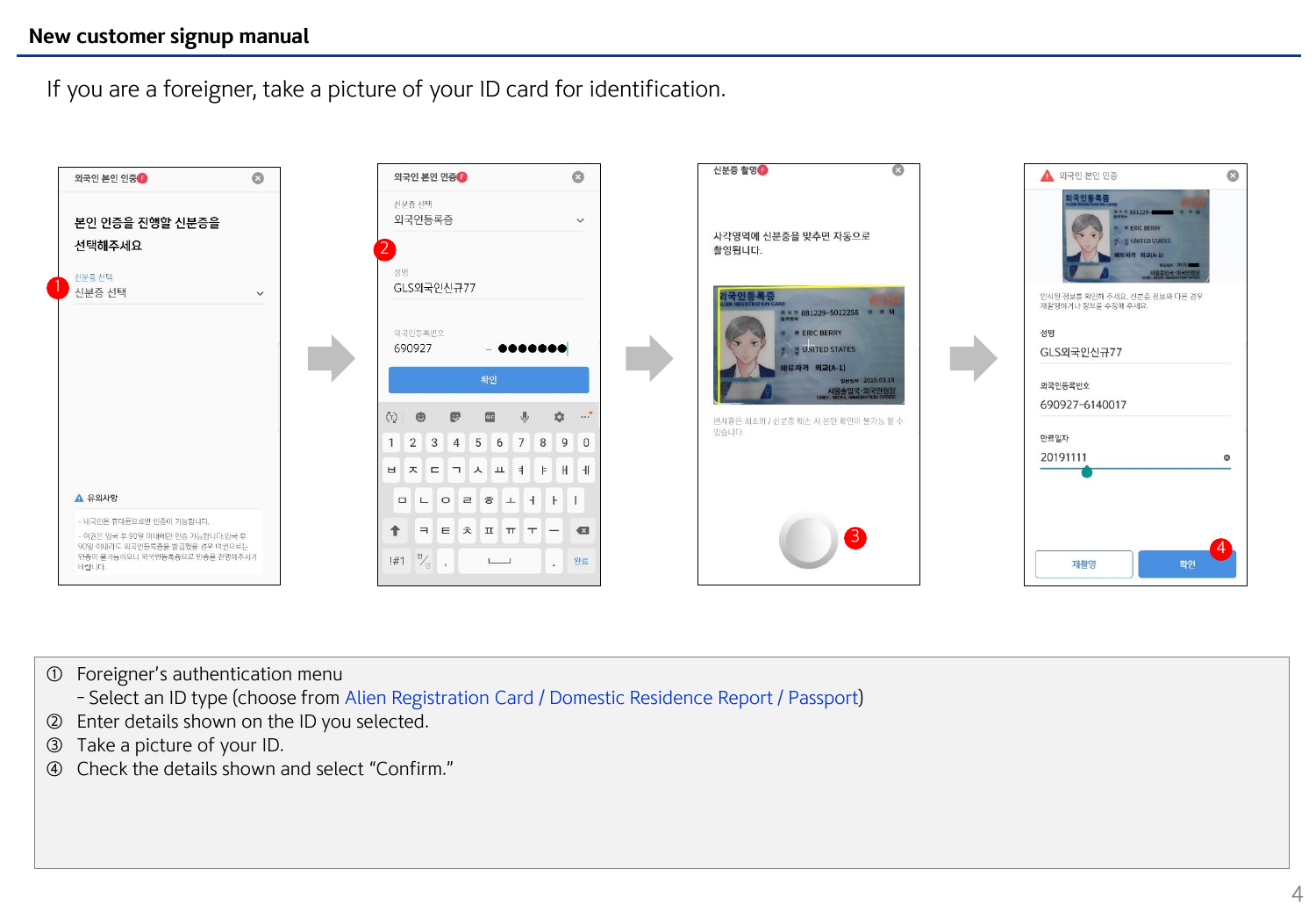ID verification and consent to the terms and conditions



- ① We access the KAIT database to verify your ID details.
	- If successfully verified, you will be able to proceed with the remaining steps.
- ② Consent to the terms and conditions
	- Tick "Agree to all" to give your consent to all of the terms and conditions.
	- Select "Confirm" to proceed.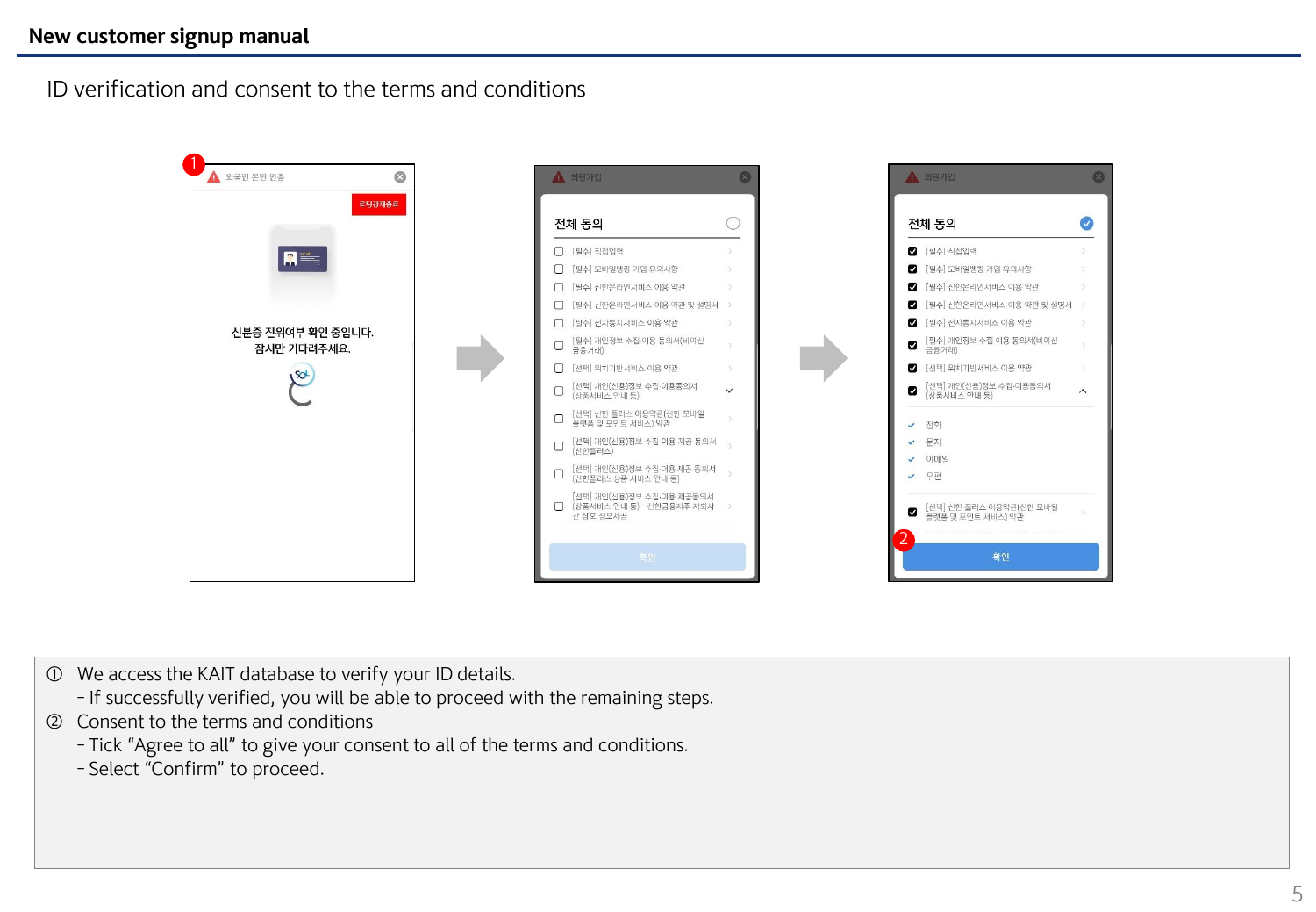Enter customer details / Issue a mobile OTP / Select a login method / Finalize the signup process



- Enter customer details.
- Have a mobile OTP issued.
	- Transfer limits apply if issued on a non-face-to-face channel.
- Select a login method.
	- Fingerprint (FaceID) / pattern / simplified passcode
- Finalize the signup process
	- Select "Confirm," and you will be redirected to the home screen.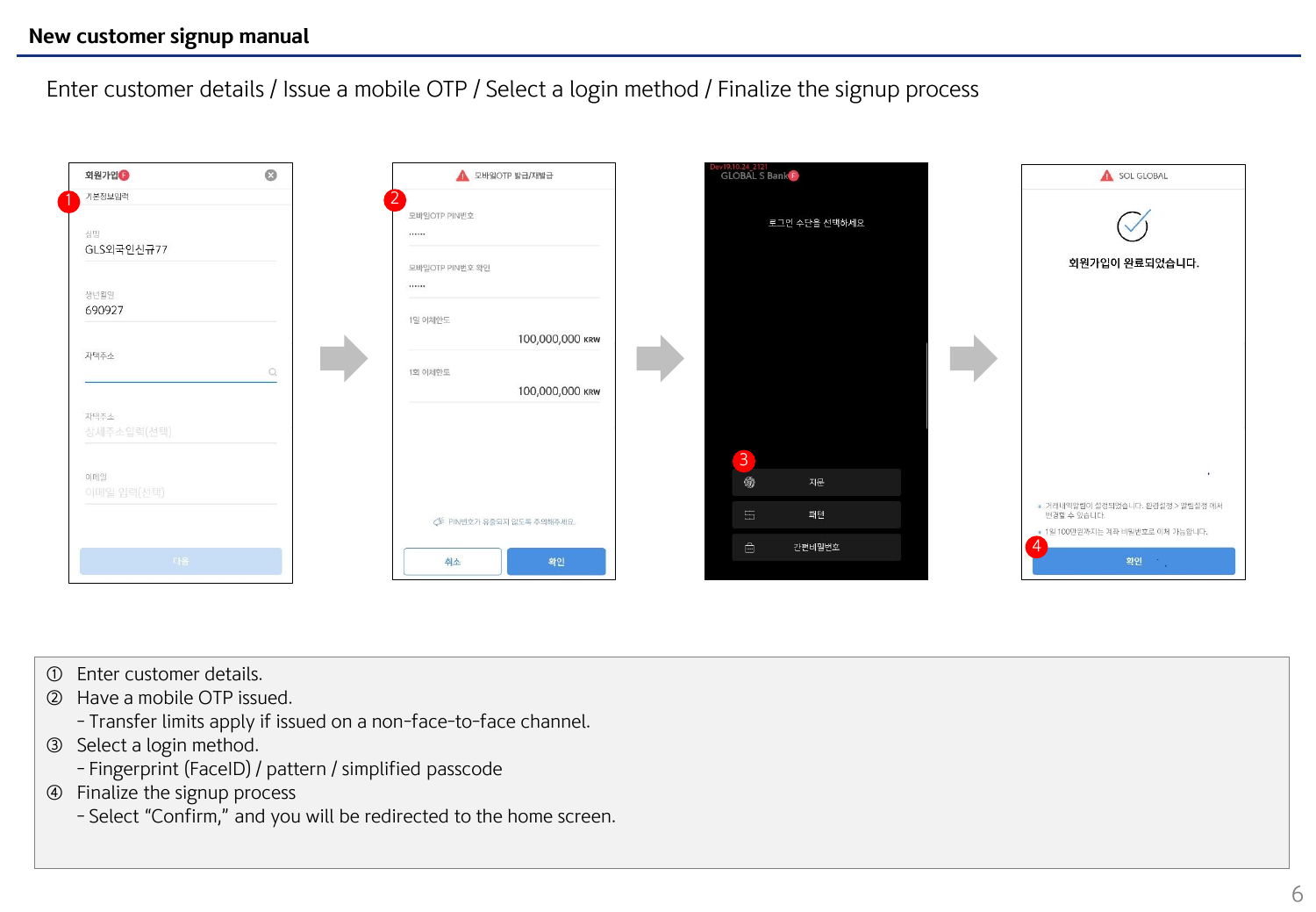**2 / If you do not have a mobile phone account in your name (or if you are unable to use mobile phone authentication)**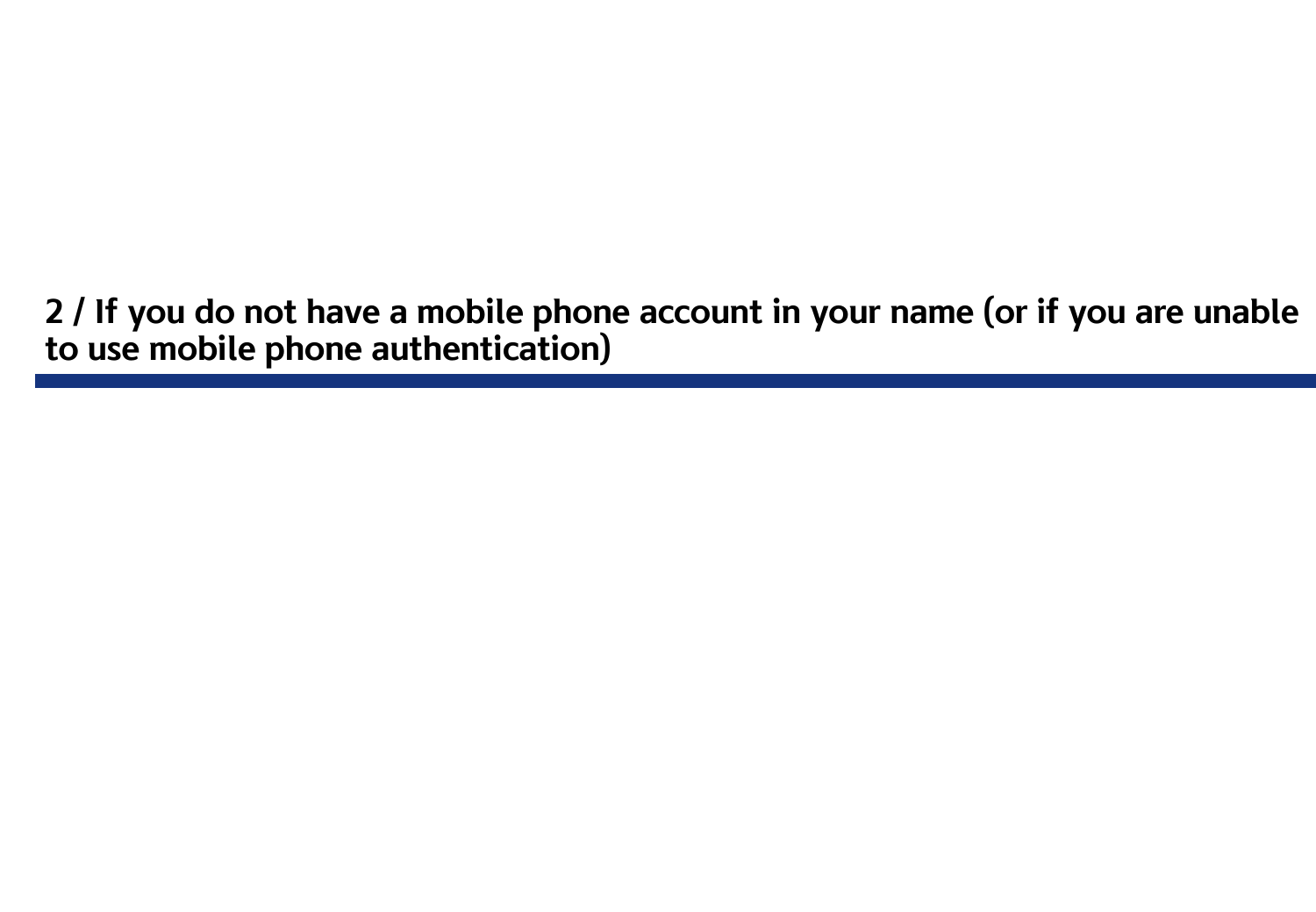CASE 2 – If you do not have a mobile phone account in your name



## ① Install and open the app.

- Select "Are you new to Shinhan Bank? Mobile authentication."
- ② Select "This isn't your mobile phone. Authentication by ID card."
	- You will be redirected to the foreigner's authentication menu.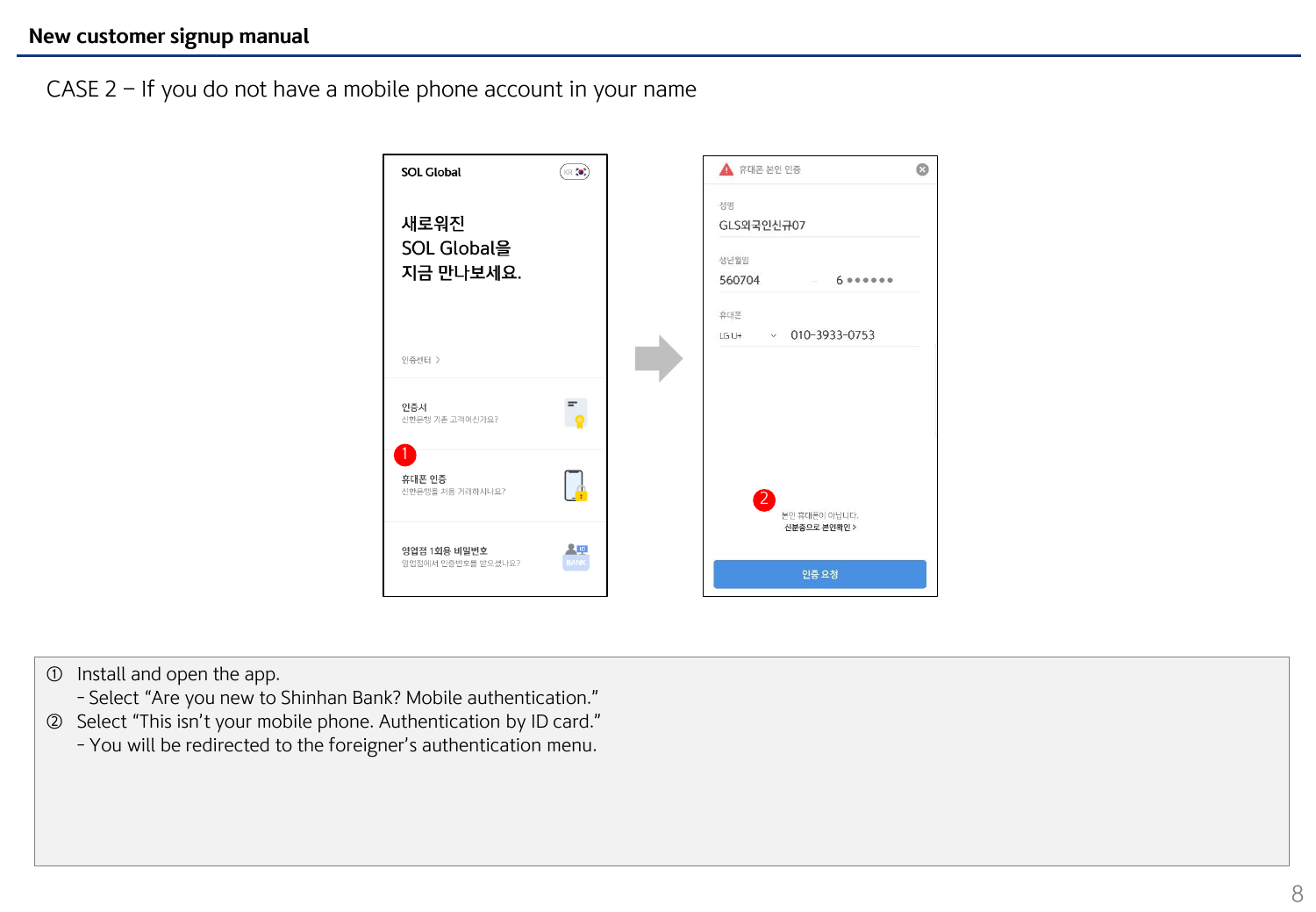If you are a foreigner, take a picture of your ID card for identification.



Foreigner's authentication menu

- Select an ID type (choose from Alien Registration Card / Domestic Residence Report / Passport)

- Enter details shown on the ID you selected.
- Take a picture of your ID.
- Check the details shown and select "Confirm."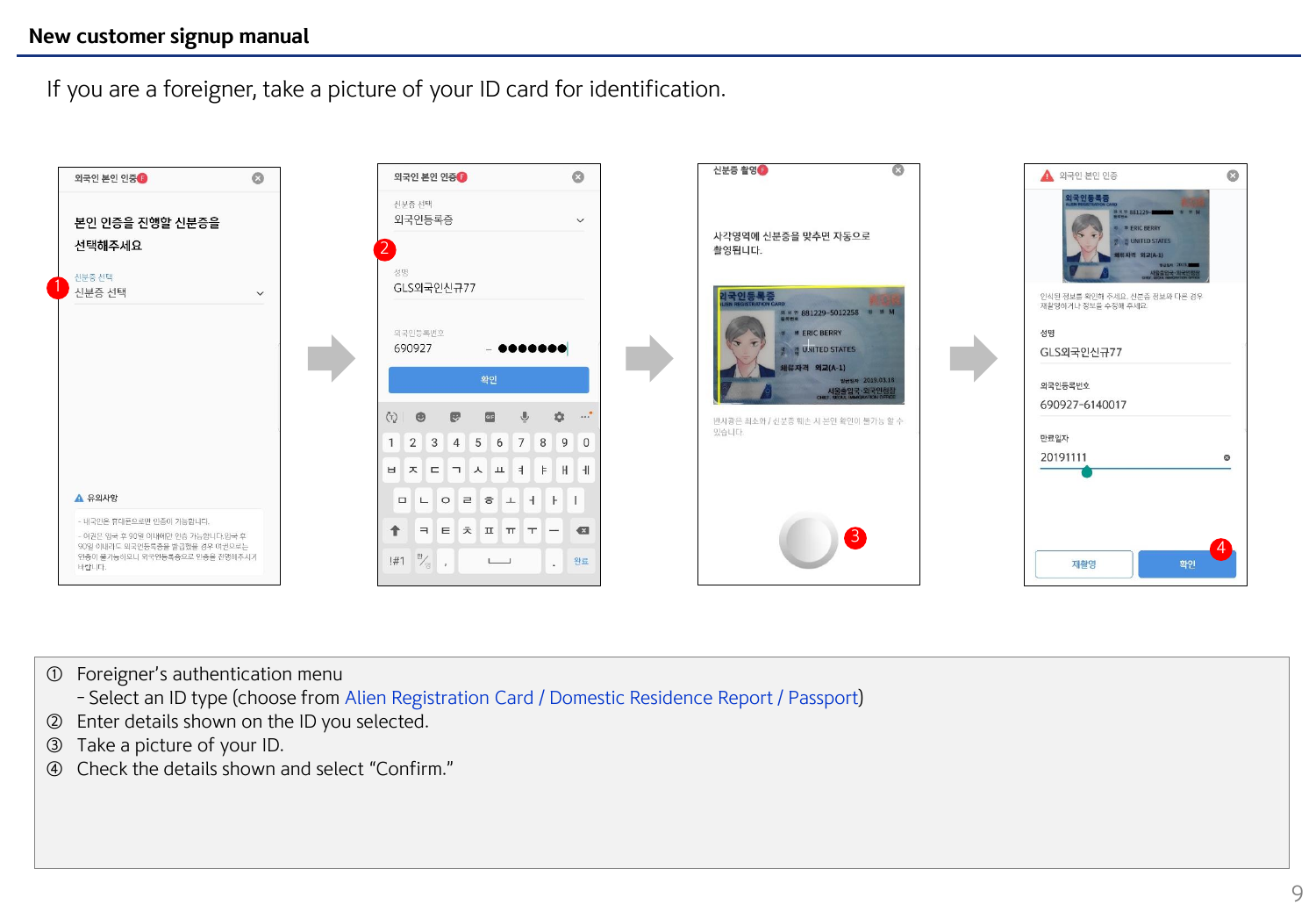## **New customer signup manual**

ID verification and consent to the terms and conditions



- ① We access the KAIT database to verify your ID details.
	- If successfully verified, you will be able to proceed with the remaining steps.
- ② Consent to the terms and conditions
	- Tick "Agree to all" to give your consent to all of the terms and conditions.
	- Select "Confirm" to proceed.